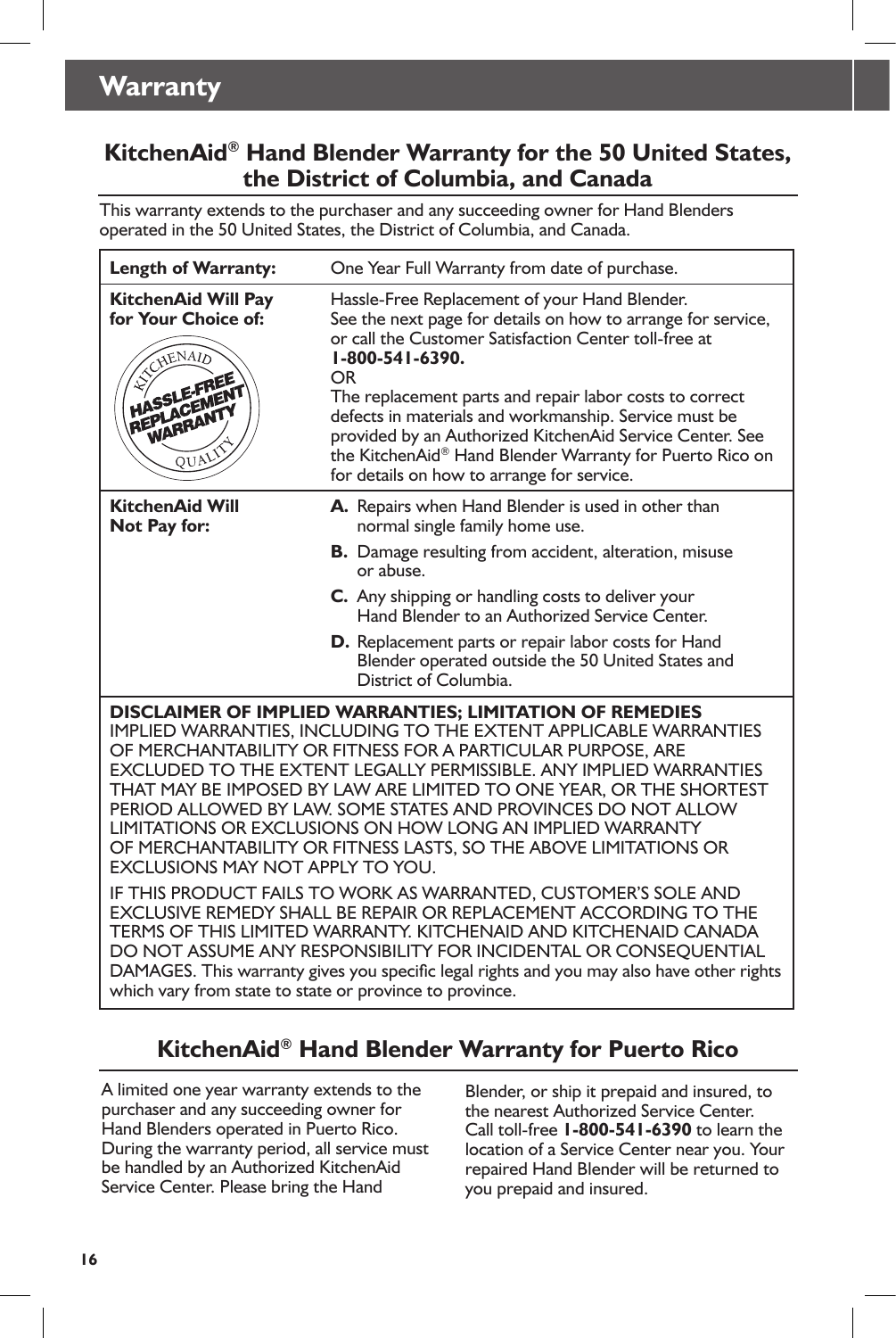# **Warranty**

## **Hassle-Free Replacement Warranty – 50 United States and District of Columbia**

We're so confident the quality of our products meets the exacting standards of KitchenAid® that, if your Hand Blender should fail within the first year of ownership, KitchenAid will arrange to deliver an identical or comparable replacement to your door free of charge and arrange to have your original Hand Blender returned to us. Your replacement unit will also be covered by our one year limited warranty. Please follow these instructions to receive this quality service.

If your Hand Blender should fail within the first year of ownership, simply call our

toll-free Customer Satisfaction Center at **1-800-541-6390** Monday through Friday, 8 a.m. to 8 p.m. (Eastern Time), or Saturday, 10 a.m. to 5 p.m. Give the consultant your complete shipping address. (No P.O. Box numbers, please.)

When you receive your replacement Hand Blender, use the carton and packing materials to pack up your original Hand Blender. In the carton, include your name and address on a sheet of paper along with a copy of the proof of purchase (register receipt, credit card slip, etc.).

## **Hassle-Free Replacement Warranty – Canada**

We're so confident the quality of our products meets the exacting standards of the KitchenAid® brand that, if your Hand Blender should fail within the first year of ownership, KitchenAid Canada will replace your Hand Blender with an identical or comparable replacement. Your replacement unit will also be covered by our one year limited warranty. Please follow these instructions to receive this quality service.

If your Hand Blender should fail within the first year of ownership, take the Hand Blender or ship collect to an Authorized KitchenAid Service Centre. In the carton

include your name and complete shipping address along with a copy of the proof of purchase (register receipt, credit card slip, etc.). Your replacement Hand Blender will be returned prepaid and insured. If you are unable to obtain satisfactory service in this manner call our toll-free Customer Interaction Centre at **1-800-807-6777**.

Or write to us at: Customer Interaction Centre KitchenAid Canada 1901 Minnesota Court Mississauga, ON L5N 3A7

## **Arranging for Service after the Warranty Expires, or Ordering Accessories and Replacement Parts**

#### **In the United States and Puerto Rico:**

For service information, or to order accessories or replacement parts, call tollfree at **1-800-541-6390** or write to: Customer Satisfaction Center, KitchenAid Portable Appliances, P.O. Box 218, St. Joseph, MI 49085-0218

#### **Outside the United States and Puerto Rico:**

Consult your local KitchenAid dealer or the store where you purchased the Hand Blender for information on how to obtain service.

#### **For service information in Canada:** Call toll-free **1-800-807-6777**.

Or write to: Customer Interaction Centre KitchenAid Canada 1901 Minnesota Court Mississauga, ON L5N 3A7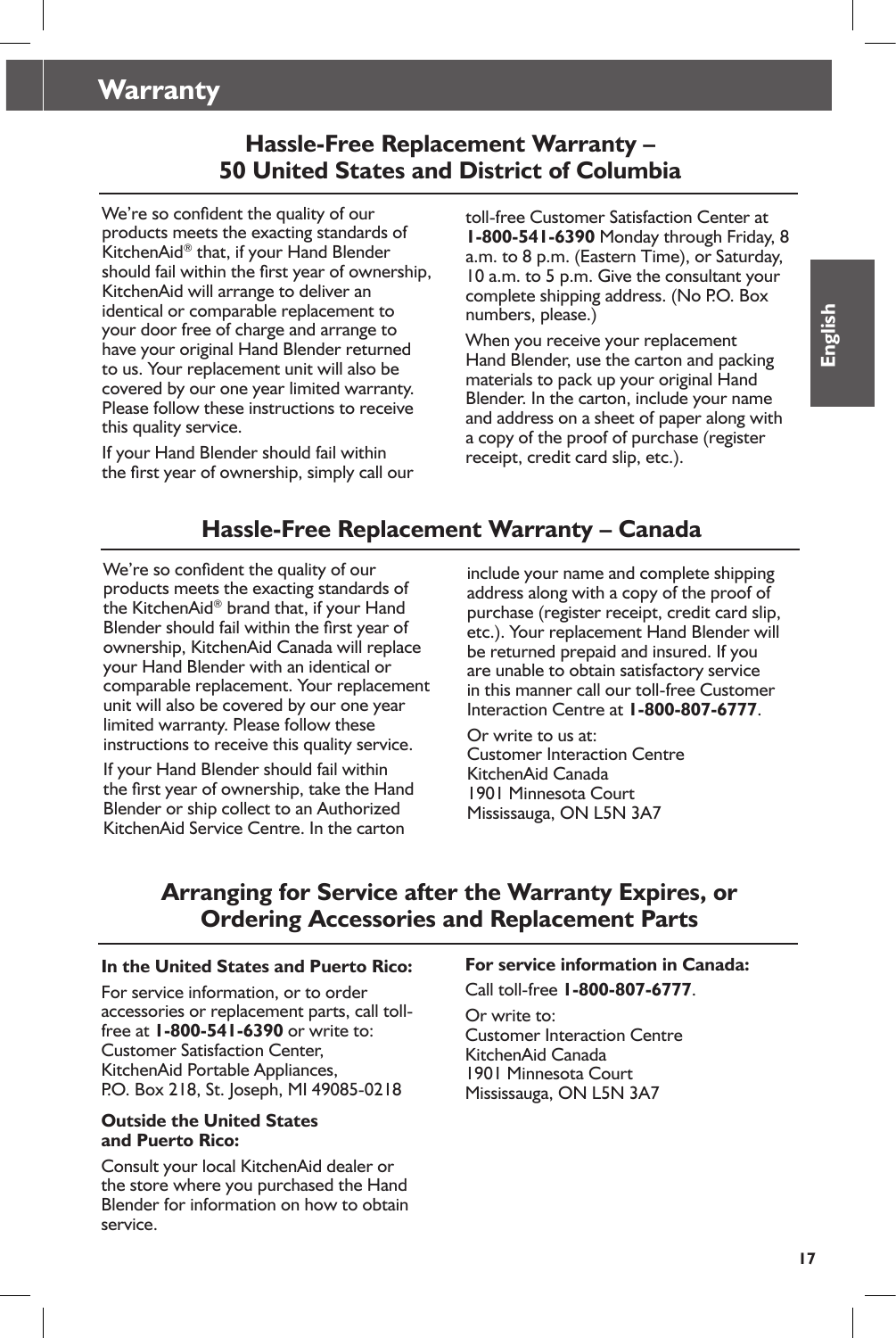# **Garantie**

## **Garantie du mélangeur à main KitchenAid® pour les 50 États des États-Unis, le district fédéral de Columbia, et le Canada**

Cette garantie couvre l'acheteur et les propriétaires suivants du mélangeur à main lorsqu'il est utilisé dans les 50 États des États-Unis, le district fédéral de Columbia, et le Canada.

| Durée de la garantie :                                                                                                                            | La garantie complète d'un an à compter de la date d'achat.                                                                                                                                                                                                                                                                                                                                                                                                                                                                                                                                                                 |
|---------------------------------------------------------------------------------------------------------------------------------------------------|----------------------------------------------------------------------------------------------------------------------------------------------------------------------------------------------------------------------------------------------------------------------------------------------------------------------------------------------------------------------------------------------------------------------------------------------------------------------------------------------------------------------------------------------------------------------------------------------------------------------------|
| KitchenAid prendra en<br>charge les éléments<br>suivants selon votre<br>choix:<br><b>ANCHENAID</b><br><b>HASSLE-FREE</b><br>REPLACEMENT<br>QUALIS | Le remplacement satisfaction totale du mélangeur à main.<br>Voir l'intérieur de la couverture pour des détails concernant<br>la procédure à suivre pour un dépannage, ou composer le<br>le numéro sans frais 1-800-541-6390 du centre de<br>satisfaction de la clientèle.<br>OU<br>Les frais de pièces de rechange et de main-d'œuvre<br>pour corriger les vices de matériaux et de fabrication.<br>Le service doit être fourni par un centre de réparation<br>agréé KitchenAid. Voir la garantie du mélangeur à main<br>KitchenAid® de Porto Rico pour des détails concernant<br>la procédure à suivre pour un dépannage. |
| KitchenAid ne paiera<br>pas pour :                                                                                                                | A. Les réparations lorsque le mélangeur à main est utilisé à<br>des fins autres qu'un usage domestique unifamilial normal.<br><b>B.</b> Les dommages causés par : accident, altération,<br>mésusage ou abus.                                                                                                                                                                                                                                                                                                                                                                                                               |
|                                                                                                                                                   | C. Tout frais d'expédition ou de manutention afin de livrer<br>le mélangeur à main à un centre de réparation agréé.                                                                                                                                                                                                                                                                                                                                                                                                                                                                                                        |
|                                                                                                                                                   | <b>D.</b> Les frais des pièces de rechange ou de main d'œuvre<br>pour le mélangeur à main lorsqu'il est utilisé à l'extérieur<br>des 50 États des États-Unis et du district fédéral de<br>Columbia.                                                                                                                                                                                                                                                                                                                                                                                                                        |
| <b>CLAUSE DE NON RESPONSABILITÉ DE GARANTIE TACITE, LIMITATION DES</b><br><b>RECOURS</b>                                                          |                                                                                                                                                                                                                                                                                                                                                                                                                                                                                                                                                                                                                            |
|                                                                                                                                                   | LES GARANTIES TACITES, Y COMPRIS DANS LA MESURE APPLICABLE LES GARANTIES<br>DE QUALITÉ MARCHANDE OU D'APTITUDE À UN EMPLOI PARTICULIER, SONT<br>EXCLUES DANS LA MESURE AUTORISÉE PAR LA LOI. TOUTE GARANTIE TACITE<br>IMPOSÉE PAR LA LOI EST LIMITÉE À UN AN, OU LA DURÉE MINIMUM PERMISE PAR<br>LA LOI. PUISQUE CERTAINES JURIDICTIONS NE PERMETTENT PAS L'EXCLUSION OU<br>LA LIMITATION DE DURÉE DÉS GARANTIES IMPLICITES DE OUALITÉ MARCHANDE                                                                                                                                                                           |

PEUVENT DONC NE PAS S'APPLIQUER À VOUS. SI CET APPAREIL NE FONCTIONNE PAS COMME GARANTI, LE SEUL ET EXCLUSIF RECOURS DU CLIENT EST LA RÉPARATION OU LE REMPLACEMENT SELON LES DISPOSITIONS DE LA GARANTIE LIMITÉE. KITCHENAID ET KITCHENAID-CANADA N'ASSUMENT AUCUNE RESPONSABILITÉ EN CAS DE DOMMAGES ACCESSOIRES OU INDIRECTS. Cette garantie vous confère des droits spécifiques auxquels peuvent s'ajouter d'autres droits variant d'un État ou d'une province à l'autre.

OU D'APTITUDE À UN EMPLOI PARTICULIER, LES LIMITATIONS CI-DESSUS

## **Comment obtenir une réparation sous garantie à Puerto Rico**

Le mélangeur à main est couvert par une garantie limitée d'un an à partir de la date d'achat. Le service après-vente doit être assuré par un Centre de réparation autorisé KitchenAid. Apportez le mélangeur à main ou retournez-le port payé et assuré à un Centre de réparation autorisé de KitchenAid. S'il est impossible d'obtenir des réparations satisfaisantes de cette manière, appelez le numéro sans frais **1-800-541-6390** pour obtenir l'adresse d'un Centre de réparation près de chez vous. Le mélangeur à main réparé vous sera retourné port prépayé et assuré.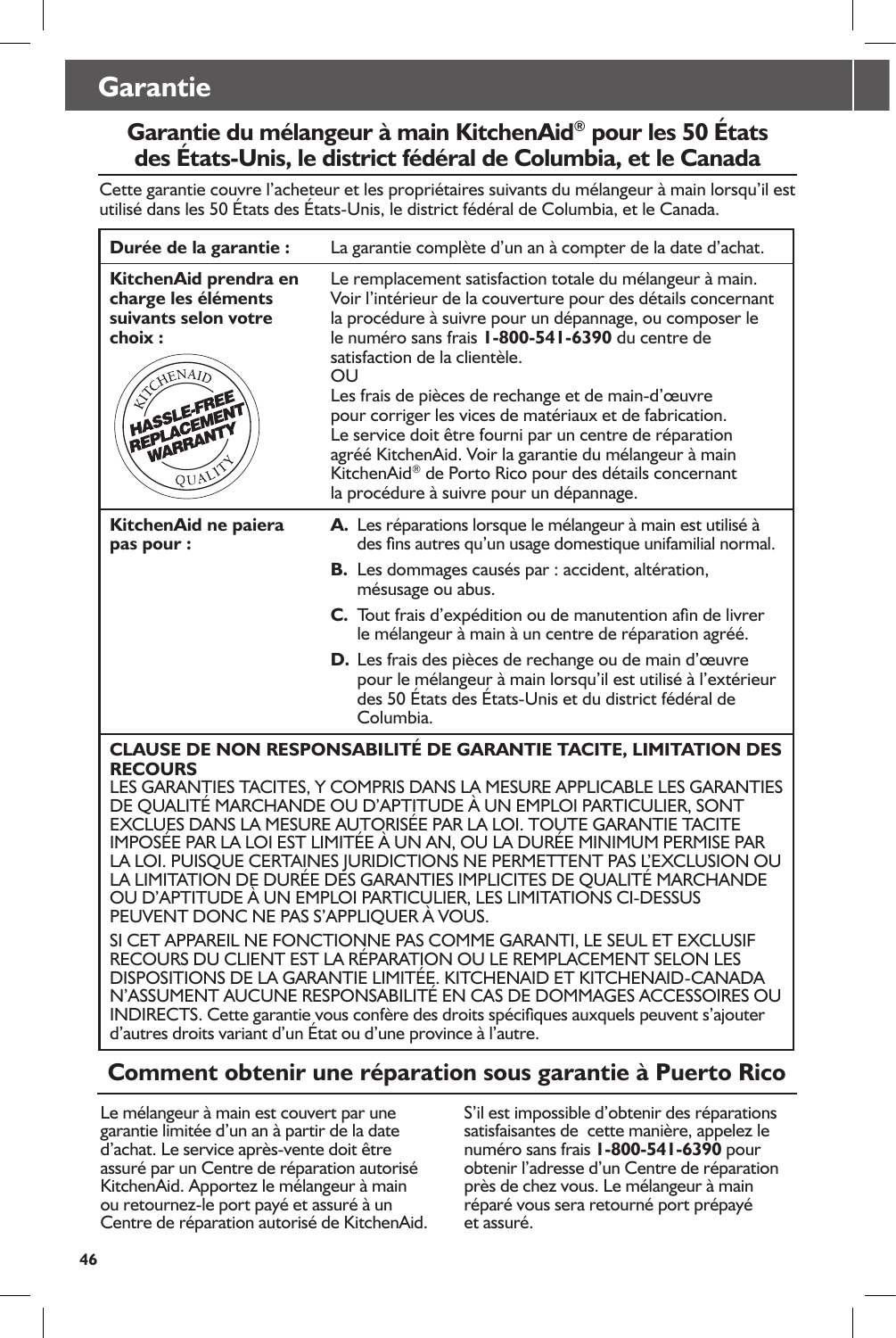## **Garantie**

## **Garantie de satisfaction totale et de remplacement – 50 États des États-Unis, district fédéral de Columbia**

Nous sommes tellement certains que la qualité de nos produits satisfait aux normes exigeantes de KitchenAid® que, si le mélangeur à main cesse de fonctionner au cours de la première année, KitchenAid livrera gratuitement un appareil identique ou comparable à votre porte et s'occupera de récupérer le mélangeur à main originel. L'appareil de rechange sera aussi couvert par notre garantie limitée d'un an. Veuillez suivre ces instructions pour recevoir ce service de qualité.

Si le mélangeur à main cesse de fonctionner durant la première année, il suffit d'appeler

le numéro sans frais **1-800-541-6390** du Centre de satisfaction de la clientèle du lundi au vendredi de 8 h à 20 h (heure de l'Est) ou le samedi de 10 h à 17 h. Fournissez votre adresse de livraison complète au représentant. (Pas de boîte postale). Quand vous recevez le mélangeur à main de rechange, veuillez utiliser le carton et les matériaux d'emballage pour emballer le mélangeur à main originel. Écrivez vos nom et adresse sur une feuille de papier et mettez-la dans le carton avec une copie de la preuve d'achat (reçu de caisse, facture de règlement par carte de crédit, etc.)

# **Garantie de satisfaction totale et de remplacement – Canada**

Nous sommes tellement certains que la qualité de nos produits satisfait aux normes exigeantes de KitchenAid® que, si le mélangeur à main cesse de fonctionner au cours de la première année, KitchenAid Canada le remplacera par un appareil identique ou comparable. L'appareil de rechange sera aussi couvert par notre garantie limitée d'un an. Veuillez suivre ces instructions pour recevoir ce service de qualité.

Si le mélangeur à main cesse de fonctionner au cours de la première année, apportezle ou retournez-le port dû à un Centre de réparation KitchenAid autorisé. Écrivez vos nom et adresse complète sur une feuille de

papier et mettez-la dans le carton avec une copie de la preuve d'achat (reçu de caisse, facture de règlement par carte de crédit, etc.) Le mélangeur à main de rechange sera expédié port prépayé et assuré. Si le service ne s'avère pas satisfaisant, appelez le numéro sans frais du Centre de relations avec la clientèle : **1-800-807-6777**.

#### Ou écrivez à : Centre de relations avec la clientèle KitchenAid Canada 1901 Minnesota Court Mississauga, ON L5N 3A7

## **Obtenir un dépannage une fois la garantie expirée ou commander des accessoires et pièces de rechange**

#### **Pour les États-Unis et Porto Rico :**

Concernant les informations sur le service de dépannage ou pour commander des accessoires ou des pièces de rechange, composer le numéro sans frais **1-800-541-6390** ou écrire à : Customer Satisfaction Center, KitchenAid Portable Appliances, P.O. Box 218, St. Joseph, MI 49085-0218

#### **En dehors des États-Unis et de Porto Rico :**

Consulter le revendeur KitchenAid local ou le détaillant auprès duquel le mélangeur à main a été acheté afin d'obtenir la marche à suivre pour un dépannage.

#### **Pour les informations sur le service en Canada :**

Composer le numéro sans frais : **1-800-807-6777**.

Ou écrire à : Customer Interaction Centre KitchenAid Canada 1901 Minnesota Court Mississauga, ON L5N 3A7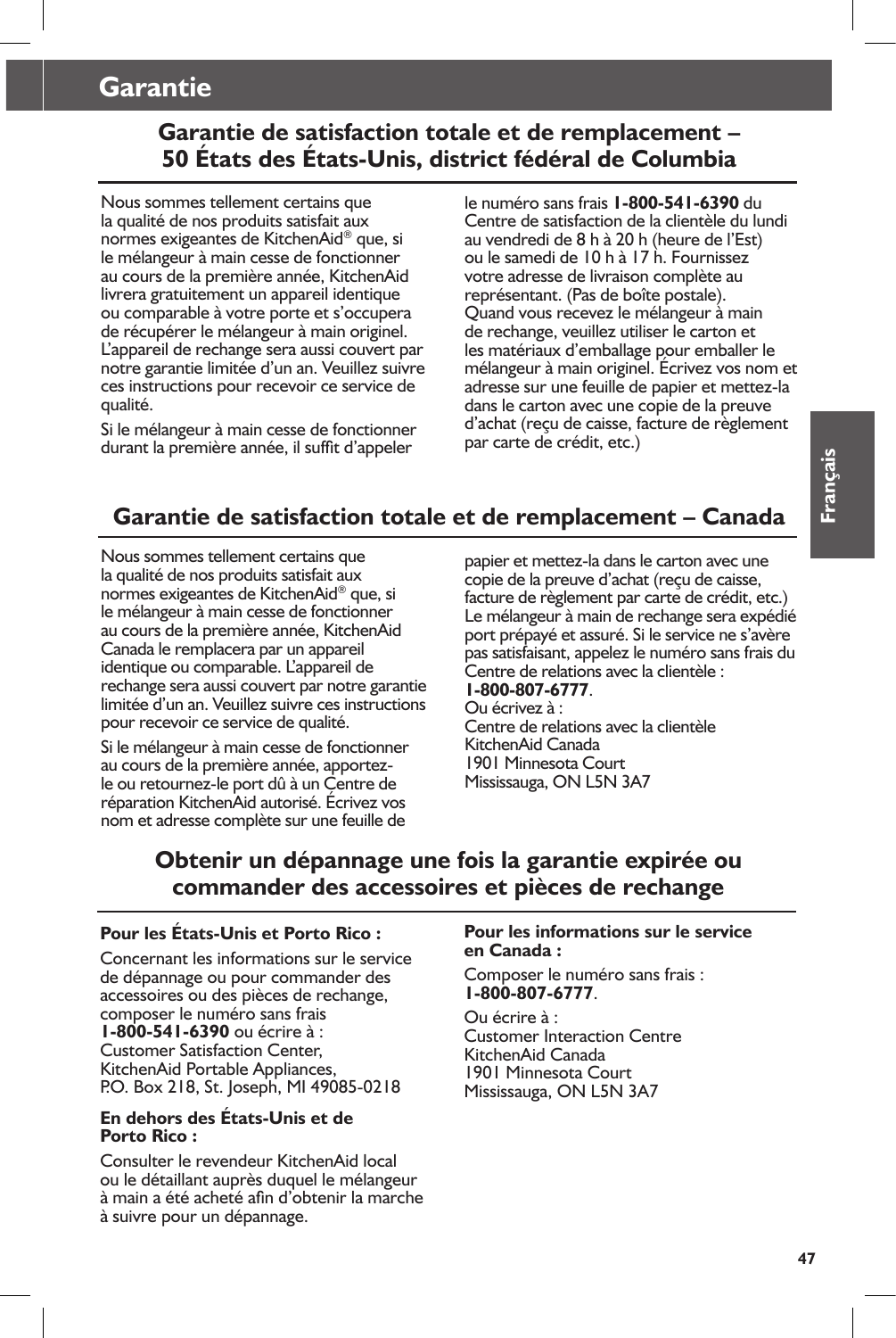## **Garantía de KitchenAid® para la licuadora manual en los 50 estados de los Estados Unidos, el Distrito de Columbia, y Canadá**

Esta garantía se extiende al comprador y a cualquier propietario subsiguiente para las licuadoras manual usadas en los 50 estados de los Estados Unidos, el Distrito de Columbia, y Canadá.

| Duración de la garantía:                                                                                                                                                                                                                                                                                                                                                                                                                                                                                                                                                                                                                                                                                                                                                                                                                                                                                                                                                                                                                                                                                                                                                               | Un año de garantía completa a partir de la fecha de compra.                                                                                                                                                                                                                                                                                                                                                                                                                                                                                                                                                             |
|----------------------------------------------------------------------------------------------------------------------------------------------------------------------------------------------------------------------------------------------------------------------------------------------------------------------------------------------------------------------------------------------------------------------------------------------------------------------------------------------------------------------------------------------------------------------------------------------------------------------------------------------------------------------------------------------------------------------------------------------------------------------------------------------------------------------------------------------------------------------------------------------------------------------------------------------------------------------------------------------------------------------------------------------------------------------------------------------------------------------------------------------------------------------------------------|-------------------------------------------------------------------------------------------------------------------------------------------------------------------------------------------------------------------------------------------------------------------------------------------------------------------------------------------------------------------------------------------------------------------------------------------------------------------------------------------------------------------------------------------------------------------------------------------------------------------------|
| KitchenAid pagará por<br>por lo siguiente,<br>a su elección:<br>EXCHENAID<br>HASSLE-FREE<br>REPLACEMENT<br>WARRANTY<br>QUALIS                                                                                                                                                                                                                                                                                                                                                                                                                                                                                                                                                                                                                                                                                                                                                                                                                                                                                                                                                                                                                                                          | Reemplazo sin dificultades de su licuadora manual.<br>Consulte la página siguiente para obtener detalles acerca<br>de cómo obtener el servicio o llame al Centro para la<br>satisfacción del cliente, sin cargo, al <b>I-800-541-6390.</b><br>O BIEN<br>Los costos de las piezas de repuesto y del trabajo de<br>reparación para corregir los defectos en los materiales y la<br>mano de obra. El servicio deberá ser provisto por un centro<br>de servicio autorizado por KitchenAid. Vea la garantía de la<br>licuadora manual KitchenAid® para Puerto Rico para obtener<br>detalles acerca de cómo obtener servicio. |
| KitchenAid no<br>pagará por:                                                                                                                                                                                                                                                                                                                                                                                                                                                                                                                                                                                                                                                                                                                                                                                                                                                                                                                                                                                                                                                                                                                                                           | A. Reparaciones cuando su licuadora manual ha sido<br>empleada para fines ajenos al uso doméstico normal de<br>una familia.                                                                                                                                                                                                                                                                                                                                                                                                                                                                                             |
|                                                                                                                                                                                                                                                                                                                                                                                                                                                                                                                                                                                                                                                                                                                                                                                                                                                                                                                                                                                                                                                                                                                                                                                        | <b>B.</b> Daños causados por accidente, alteración, uso indebido<br>o abuso.                                                                                                                                                                                                                                                                                                                                                                                                                                                                                                                                            |
|                                                                                                                                                                                                                                                                                                                                                                                                                                                                                                                                                                                                                                                                                                                                                                                                                                                                                                                                                                                                                                                                                                                                                                                        | C. Cualquier gasto de envío o manejo para llevar la<br>licuadora manual a un centro de servicio autorizado.                                                                                                                                                                                                                                                                                                                                                                                                                                                                                                             |
|                                                                                                                                                                                                                                                                                                                                                                                                                                                                                                                                                                                                                                                                                                                                                                                                                                                                                                                                                                                                                                                                                                                                                                                        | <b>D.</b> Piezas de repuesto o costos de mano de obra para<br>licuadoras manual operadas fuera de los 50 estados de<br>Estados Unidos, el Distrito de Columbia, y Canadá.                                                                                                                                                                                                                                                                                                                                                                                                                                               |
| LA EXENCIÓN DE RESPONSABILIDAD DE LAS GARANTÍAS IMPLÍCITAS; LIMITACIÓN<br>DE LOS RECURSOS DE LAS GARANTÍAS IMPLÍCITAS. INCLUYENDO GARANTÍAS EN LA MEDIDA<br>EN QUE SE APLIQUEN A LA COMERCIABILIDAD O APTITUD CON UN FIN DETERMINADO,<br>SON EXCLUIDAS EN LA MEDIDA PERMISIBLE POR LEY. CUALQUIER GARANTÍA IMPLÍCITA<br>QUE PUEDA SER IMPUESTA POR LEY ESTÁ LIMITADA A UN AÑO O AL PERÍODO MÁS CORTO<br>PERMITIDO POR LEY. ALGUNOS ESTADOS Y PROVINCIAS NO PERMITEN LIMITACIONES<br>NI EXCLUSIONES EN RELACIÓN CON LA DURACIÓN DE UNA GARANTÍA IMPLÍCITA<br>DE COMERCIABILIDAD O DE APTITUD, DE MANERA TAL QUE LAS LIMITACIONES O<br>EXCLUSIONES ANTERIORES PUEDE QUE NO SE APLIQUEN EN SU CASO.<br>SI ESTE PRODUCTO NO FUNCIONA SEGÚN SE GARANTIZA, EL ÚNICO Y EXCLUSIVO<br>RECURSO DEL CLIENTE SERÁ LA REPARACIÓN O EL REEMPLAZO SEGÚN LOS TÉRMINOS Y<br>LAS CONDICIONES DE ESTA GARANTÍA LIMITADA. KITCHENAID Y KITCHENAID CANADA NO<br>ASUMEN NINGUNA RESPONSABILIDAD POR DAÑOS INCIDENTALES O CONSIGUIENTES. Esta<br>garantía le otorga derechos legales específicos y es posible que usted goce de otros derechos que varían<br>de estado en estado o de provincia en provincia. |                                                                                                                                                                                                                                                                                                                                                                                                                                                                                                                                                                                                                         |

## **Garantía de la licuadora manual KitchenAid® para Puerto Rico**

La garantía limitada de un año se extiende al comprador y cualquier dueño subsiguiente para las licuadoras manual operadas en Puerto Rico. Durante el período de la garantía, todo servicio deberá ser llevado a cabo por un centro de servicio autorizado por KitchenAid. Sírvase traer la licuadora manual o envíela

pagada por adelantado y asegurada al centro de servicio autorizado más cercano. Llame sin costo al **1-800-541-6390** para averiguar la ubicación del centro de servicio técnico más cercano. Su licuadoras manual reparada será retornada a usted pagada por adelantado y asegurada.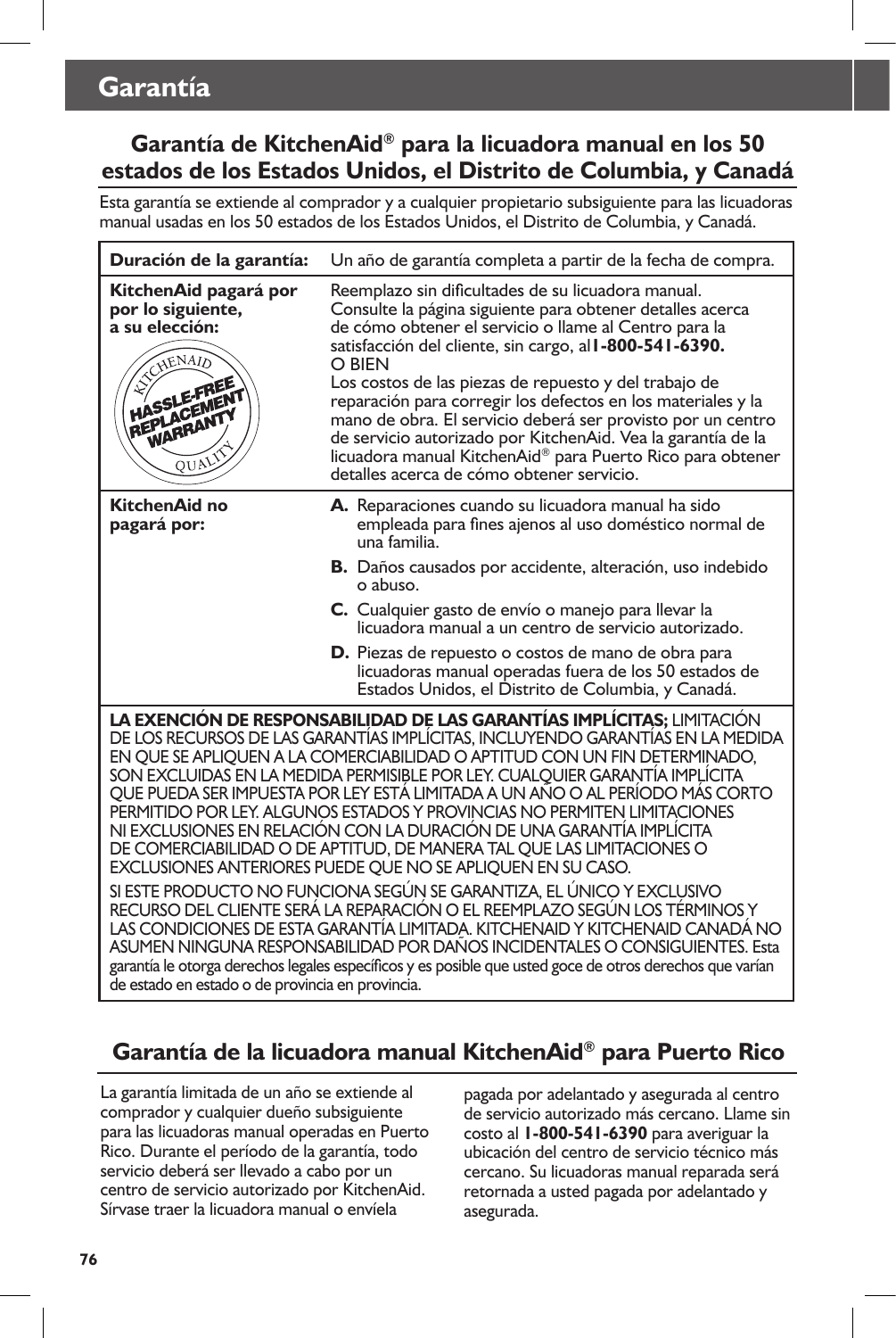# **Garantía**

## **Garantía de reemplazo sin dificultades en los 50 estados de los Estados Unidos y en el Distrito de Columbia**

Confiamos tanto en que la calidad de nuestros productos cumple con las exigentes normas de KitchenAid®, que si la licuadora manual presentara alguna falla durante el primer año, le enviaremos un reemplazo sin cargo idéntico o comparable a su domicilio y arreglaremos la devolución de la picadora original. El reemplazo de su unidad también estará cubierto por nuestra garantía limitada de un año. Siga estas instrucciones para recibir este servicio de calidad.

Si su licuadora manual presentara alguna falla durante el primer año, simplemente llame

gratis a nuestro Centro de satisfacción al cliente KitchenAid al **1-800-541-6390**, de lunes a viernes de 8 a.m. a 8 p.m. (Hora del Este), o los sábados, de 10 a.m. a 5 p.m. Proporcione al asesor su dirección completa para el envío. (No se aceptan números de casillas postales).

Cuando reciba la unidad de reemplazo de su licuadora manual, utilice la caja y los materiales de embalaje para embalar la licuadora manual original. En la caja, escriba su nombre y dirección en un papel junto con la copia del comprobante de compra (recibo de compra, ticket de la tarjeta de crédito, etc.)

# **Garantía de reemplazo sin dificultades en Canadá**

Confiamos tanto en que la calidad de nuestros productos cumple con las exigentes normas de KitchenAid® que, si su licuadora manual presentara alguna falla durante el primer año, KitchenAid Canadá la reemplazará por una idéntica o comparable. El reemplazo de su unidad también estará cubierto por nuestra garantía limitada de un año. Siga estas instrucciones para recibir este servicio de calidad.

Si su picadora presentara alguna falla durante el primer año, lleve la picadora o mándela con envío a cobrar a un Centro de servicio técnico KitchenAid autorizado. En la caja, escriba su nombre y dirección en un papel

junto con la copia del comprobante de compra (recibo de compra, ticket de la tarjeta de crédito, etc.) La picadora de reemplazo se le entregará de forma prepaga y asegurada.

Si no queda satisfecho con el servicio, llame de manera gratuita a nuestro Centro de interacción con el cliente al **1-800-807- 6777**.

O escríbanos a: Customer Interaction Centre KitchenAid Canada 1901 Minnesota Court Mississauga, ON L5N 3A7

## **Cómo obtener servicio técnico después de que expire la garantía o cómo pedir accesorios y piezas de repuesto**

#### **En los Estados Unidos y Puerto Rico:**

Para obtener información acerca del servicio técnico o para pedir accesorios o piezas de repuesto, llame sin costo al **1-800-541-6390** o escriba a: Customer Satisfaction Center, KitchenAid Portable Appliances, P.O. Box 218, St. Joseph, MI 49085-0218.

#### **Fuera de los Estados Unidos y Puerto Rico:**

Consulte a su distribuidor local de KitchenAid o a la tienda donde compró la licuadora manual para obtener información sobre el servicio técnico.

#### **En Canadá :**

**Para obtener información sobre el servicio técnico en Canadá**, llame de manera gratuita al **1-800-807-6777.**

O escriba a: Customer Interaction Centre KitchenAid Canada 1901 Minnesota Court Mississauga, ON L5N 3A7